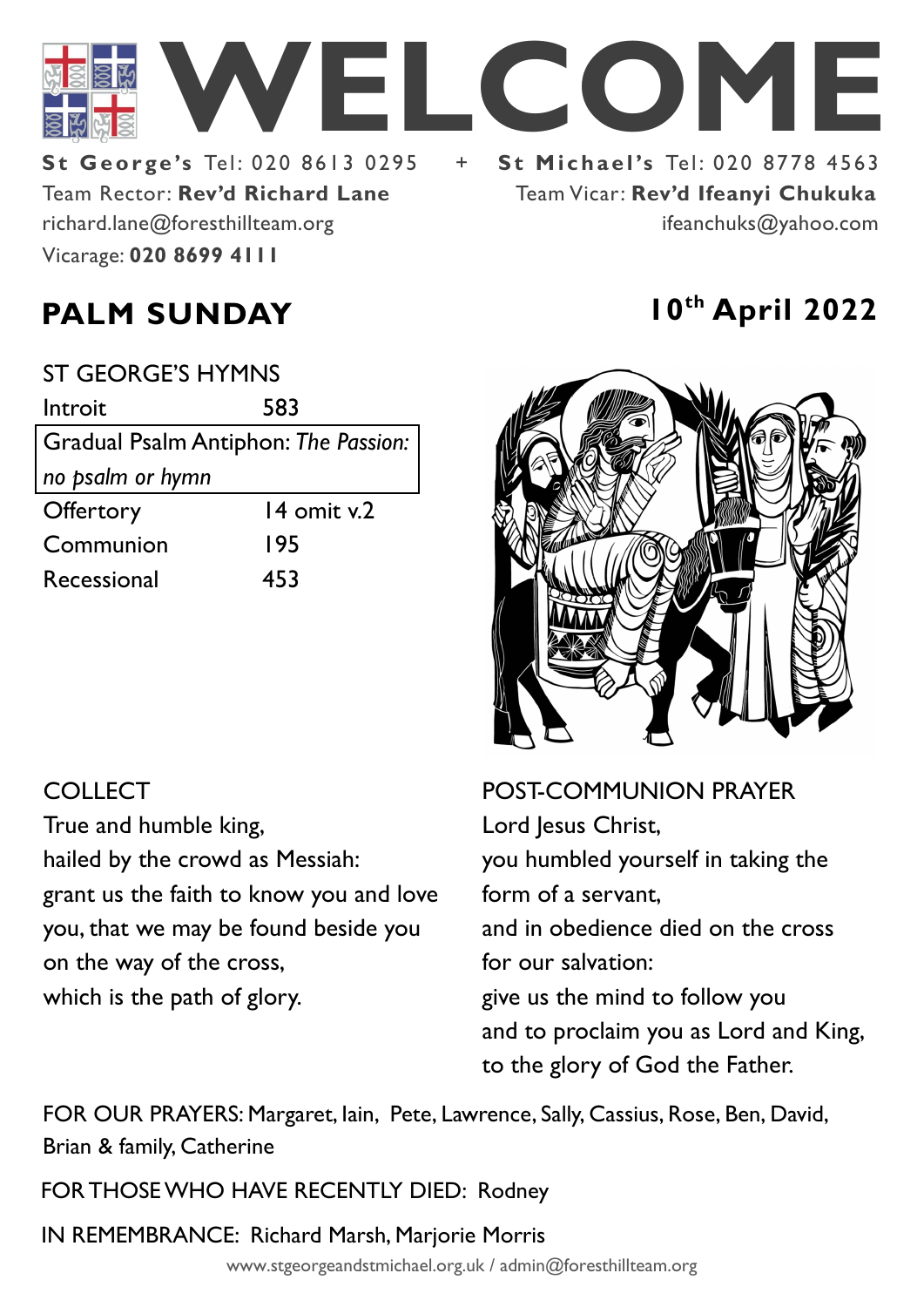## EASTER MORNING BREAKFAST

After our dawn service, we will be serving breakfast. If anyone is a) coming, b) willing to help, please have a word with Richard.

### **OXD**

## MAUNDY THURSDAY

This year we will be reinstituting our tradition of footwashing on Maundy Thursday. If you would like to have your feet washed, please speak to Richard.

## ೧೪೧

## PRAYER FOR UKRAINE

Each Tuesday there will be an opportunity for prayer in church between 9.00am and 12noon. The usual Morning Prayer and Communion services will take place at 9.30am and 10.30am. Outside these times the church will be quiet for your personal prayers.

**OXO** 

## **EVENTS THIS WEEK** *Monday 11 April* **Church: 19:30 - Stations of the Cross**

## *Tuesday 12 April*

Church: 09:00-12:00 - Prayer for Ukraine Church: 09:30- Morning prayer Church: 10:30 - Eucharist **Church: 19:30 - Stations of the Cross** Studio: 18:20-19:35 -Yoga class *Wednesday 13 April* **Church: 12:00 & 19:30 - Agape meal** *Thursday 14 April* **Church: 19:30—Maundy Thursday Eucharist and Watch of Prayer until midnight**  *Friday 15 April* **Hall: 10:00—Good Friday workshop Church 12:00—15:00 3 Hours at the** 

**foot of the cross**

Church:19:00-21:00 New Life

S*aturday 16 April* Church: 09:30 - Morning Prayer Studio: 11:00-12:00 -Yoga class Studio: 17:00 - 18:00 - Outside Prayer group

*Sunday 17 April* **Church: 05:45 - Easter liturgy and breakfast Church: 10:00 - Easter family communion** Studio: 14:00 - 17:00 - Outside group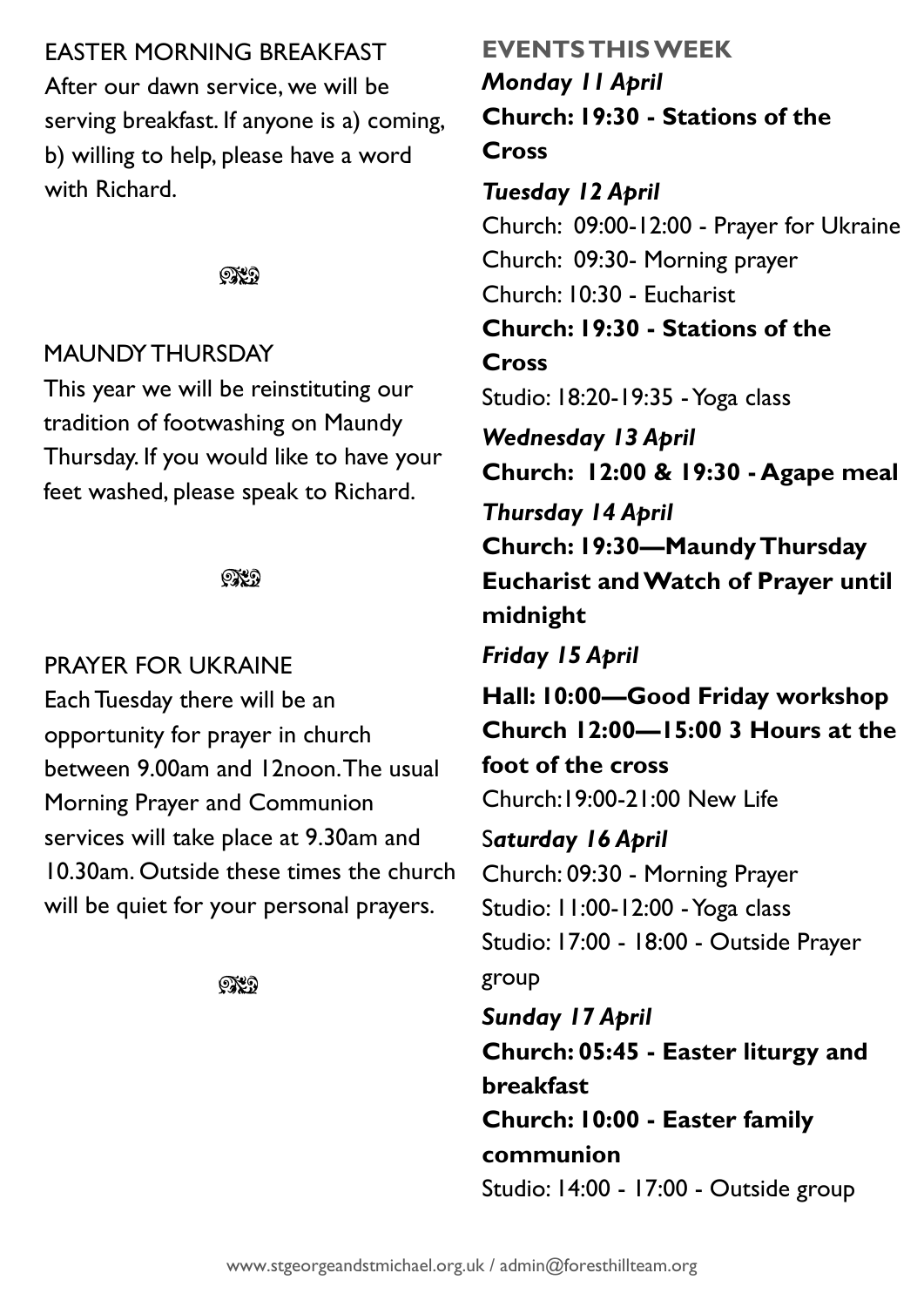## DUNCAN'S RECEPTION

Duncan Patterson-Banks, our YouTube wizard and already fully a part of our community at St George's, is to be formally received into the Church of England on Easter morning at our 10.00am Family Eucharist. Its what we do with adults who have already been confirmed 'elsewhere'. We look forward to celebrating with Duncan as he 'crosses the Tiber'!

ිය

## WALSINGHAM 2022

For your new diary: our pilgrimage this year will take place on the weekend of the 4—6 November. Cost to be advised.

೧೪೧

#### PATRONAL FESTIVAL

We celebrate St George's Day this year on 24 April. After our special 10:00 service, there will feasting and jollity! You are invited to bring apple pies for pudding to follow the planned barbecue lunch. Children are invited to help make our dragon. If you'd like to help with dragon construction, please have a word with Sara Sanbrook-Davies.

## APCM

Our APCM this year will take place **Thursday 28 April** at 20:00 in church.

೧೪೧

## JUBILEE PARTY

We will be holding a Jubilee Party (hopefully outdoors) on Saturday 4th June 2022 starting at 14.30. PLEASE SAVE THE DATE.

Fun for all the family including games for the children, a Jubilee Quiz and a Cream Tea of sandwiches, scones and cakes. The St George's Cocktail may also make an appearance !

Entrance complimentary but donations of ideas, help and cakes from all parts of the Commonwealth will be welcome.

Look out for more details over the coming weeks.